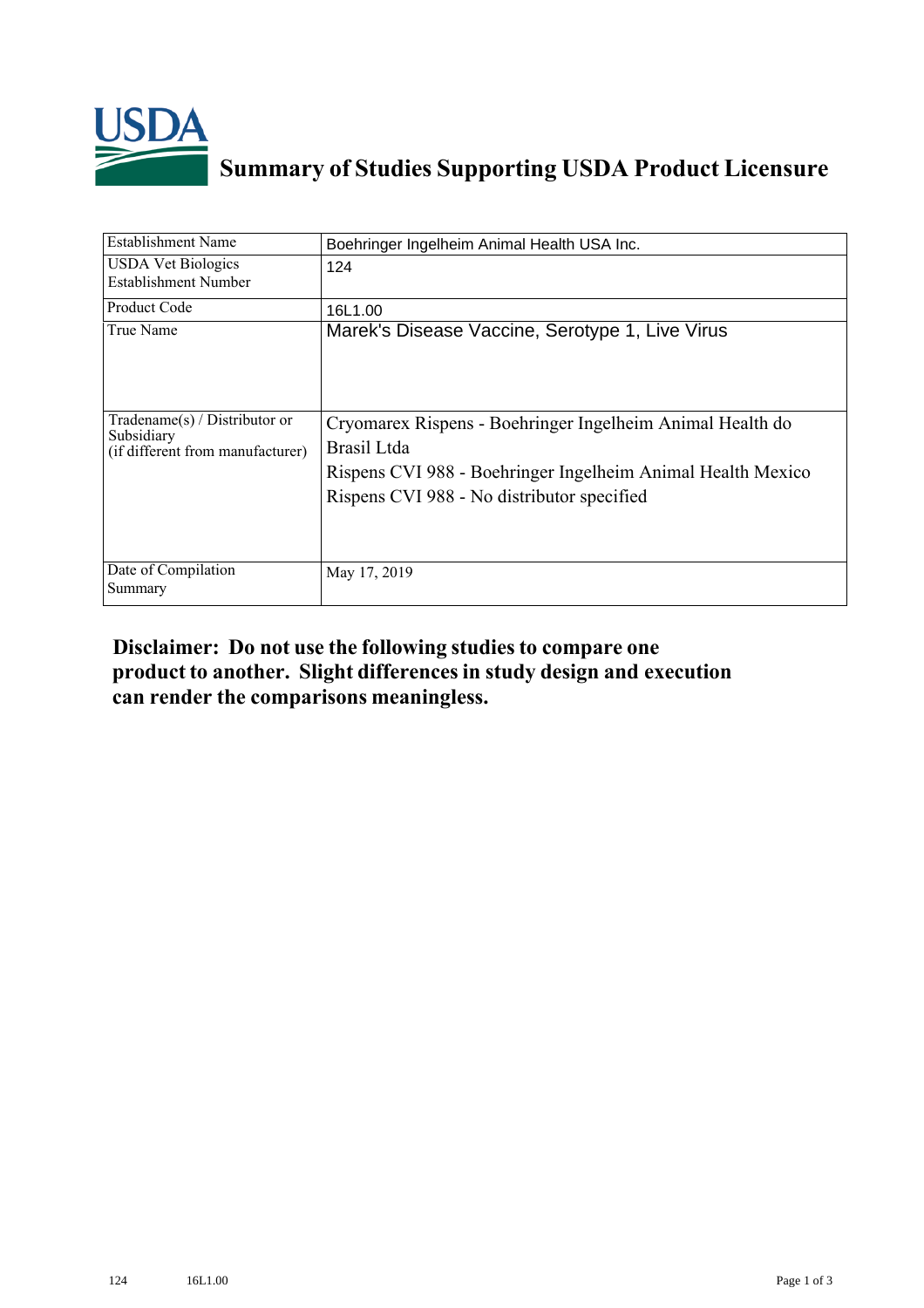| <b>Study Type</b>              | Efficacy                                                                                                                                                                                                                                                                                                                    |
|--------------------------------|-----------------------------------------------------------------------------------------------------------------------------------------------------------------------------------------------------------------------------------------------------------------------------------------------------------------------------|
| <b>Pertaining to</b>           | Marek's Disease                                                                                                                                                                                                                                                                                                             |
| <b>Study Purpose</b>           | Demonstrate efficacy against very virulent Marek's Disease                                                                                                                                                                                                                                                                  |
| <b>Product Administration</b>  | Subcutaneously                                                                                                                                                                                                                                                                                                              |
| <b>Study Animals</b>           | Chickens at 1 day of age                                                                                                                                                                                                                                                                                                    |
| <b>Challenge Description</b>   |                                                                                                                                                                                                                                                                                                                             |
| <b>Interval observed after</b> |                                                                                                                                                                                                                                                                                                                             |
| challenge                      |                                                                                                                                                                                                                                                                                                                             |
| <b>Results</b>                 | Study data were evaluated by USDA-APHIS prior to product<br>licensure and met regulatory standards for acceptance at the time of<br>submission. No data are published because this study was submitted<br>to USDA-APHIS prior to January 1, 2007, and APHIS only requires<br>publication of data submitted after that date. |
| <b>USDA Approval Date</b>      | December 15, 1993                                                                                                                                                                                                                                                                                                           |